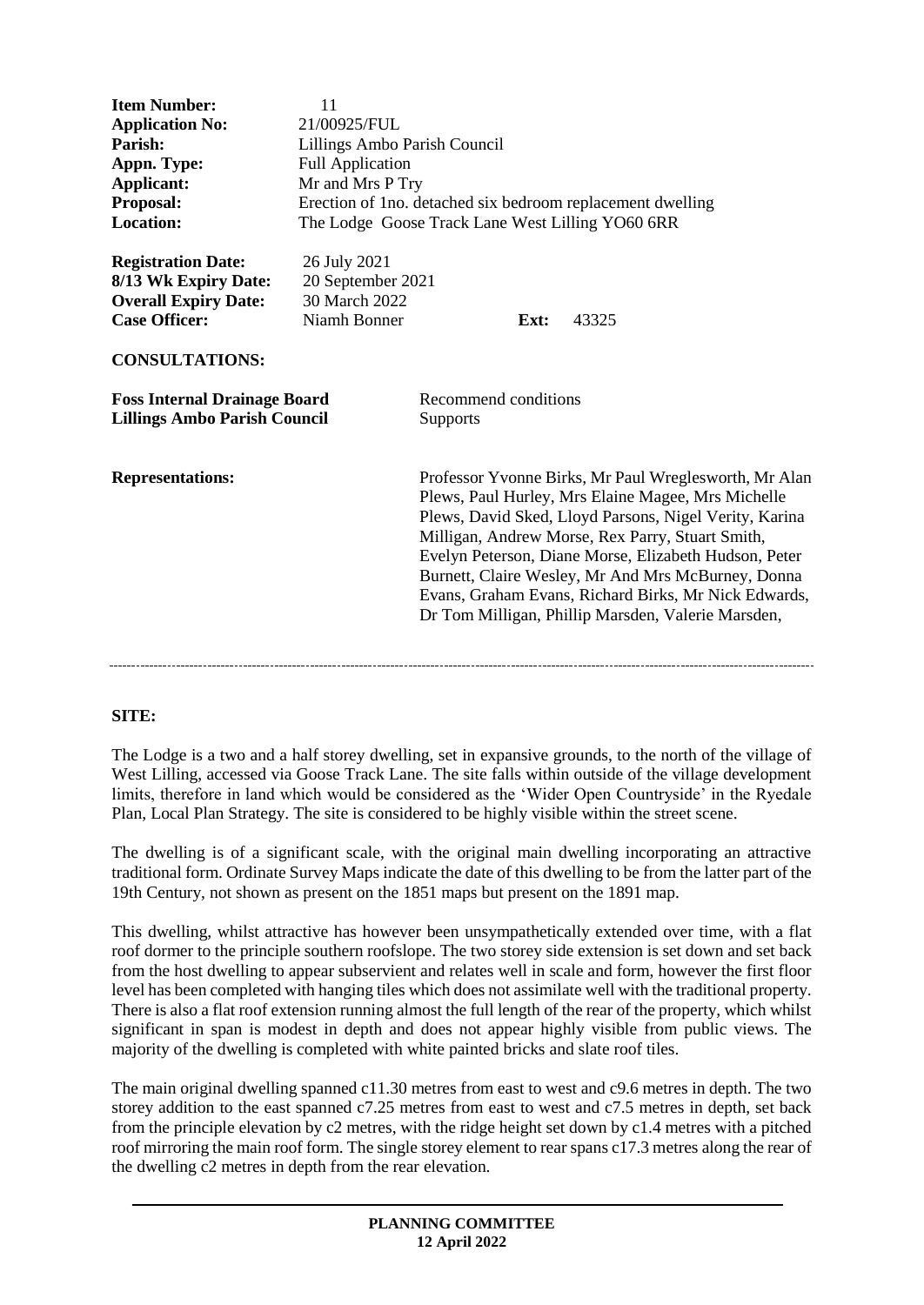A functional amenity space is located to the rear of the property where parking is undertaken and garaging is present. More formal garden space is present to the west and south including a high status approach to the dwelling via an avenue style driveway and a tennis court. Agricultural land also falls within the ownership of the site to the north and west.

West Lilling is characterised by traditional residential development, with a strong pattern of traditional roadside cottages. The Lodge, sited to the north of the village represents in architectural terms a higher status dwelling within the village.

# **PROPOSAL:**

This proposal seeks planning permission for the erection of 1no. detached six bedroom replacement dwelling

A significant level of negotiation has been undertaken with the Planning Agent and a scheme with a limited range of amended design details has been submitted received by the Local Planning Authority on the 25th November 2021.

This has been subject to formal reconsultation with the Parish Council. In advance of formal neighbour reconsultation a number of letters of correspondence were received. All neighbours who had not made comments by that stage on the revised plans were then formally reconsulted on the scheme in March of 2022 and this period has concluded.

This scheme would incorporate a replacement 2.5 storey building. This would incorporate one central 2.5 storey section that would span c19m from east to west with a depth of 12 metres from north to south. A further single storey element is proposed to the west with a pitched roof design resulting in the property incorporating a maximum span of c24 metres. This main 2.5 storey section would include an overall maximum height of c9.1 metres, with an eaves height of c5.15 metres and would incorporate a hipped roof form, with a central flat roof section on which solar panels would be positioned. The northern elevation is indicated as the front elevation on the proposed plans, with a centrally placed set of French doors, covered by a timber framed canopy present to form the main access. The southern rear elevation incorporates a centrally placed feature window, spanning from ground to first floor within a pitched roof section. This relates to a reversal of the current principle and rear elevations.

As part of revised plans, the fenestration has been altered to appear more consistently positioned, with an originally proposed Georgian style porch omitted along the northern elevation, a pitched roof element to the northern elevation at first floor level omitted and a band of blue engineering brick between ground and first floor level removed.

This replacement dwelling would be located in the existing footprint of the existing dwelling which as noted, incorporates a main original section, with subservient extensions added over time.

The dwelling would be constructed with natural slate roof tiles and white render, on a brick base, with 'blue engineering brick' or similar indicated on the proposed plans. The dwelling would be completed with Anthracite Grey aluminium framed doors and windows.

## **HISTORY:**

21/00284/FUL: Erection detached 3 bay garage building with first floor accommodation to form 1no. two bedroom annexe following demolition of existing building and change of use of stable to allow use as home office to include the installation of dormer window and 2no. rooflights. Pending Consideration. 21/00561/FUL: Erection of steel framed building for storage of garden equipment following demolition of existing timber shed. Approved.

3/78/18/PA Extension to dwelling to form additional study and utility room areas, toilet and breakfast room at The Lodge, Gilling. Approved.

3/119/54/PA Alterations and demolition of existing outbuildings, construction of 2 garages and the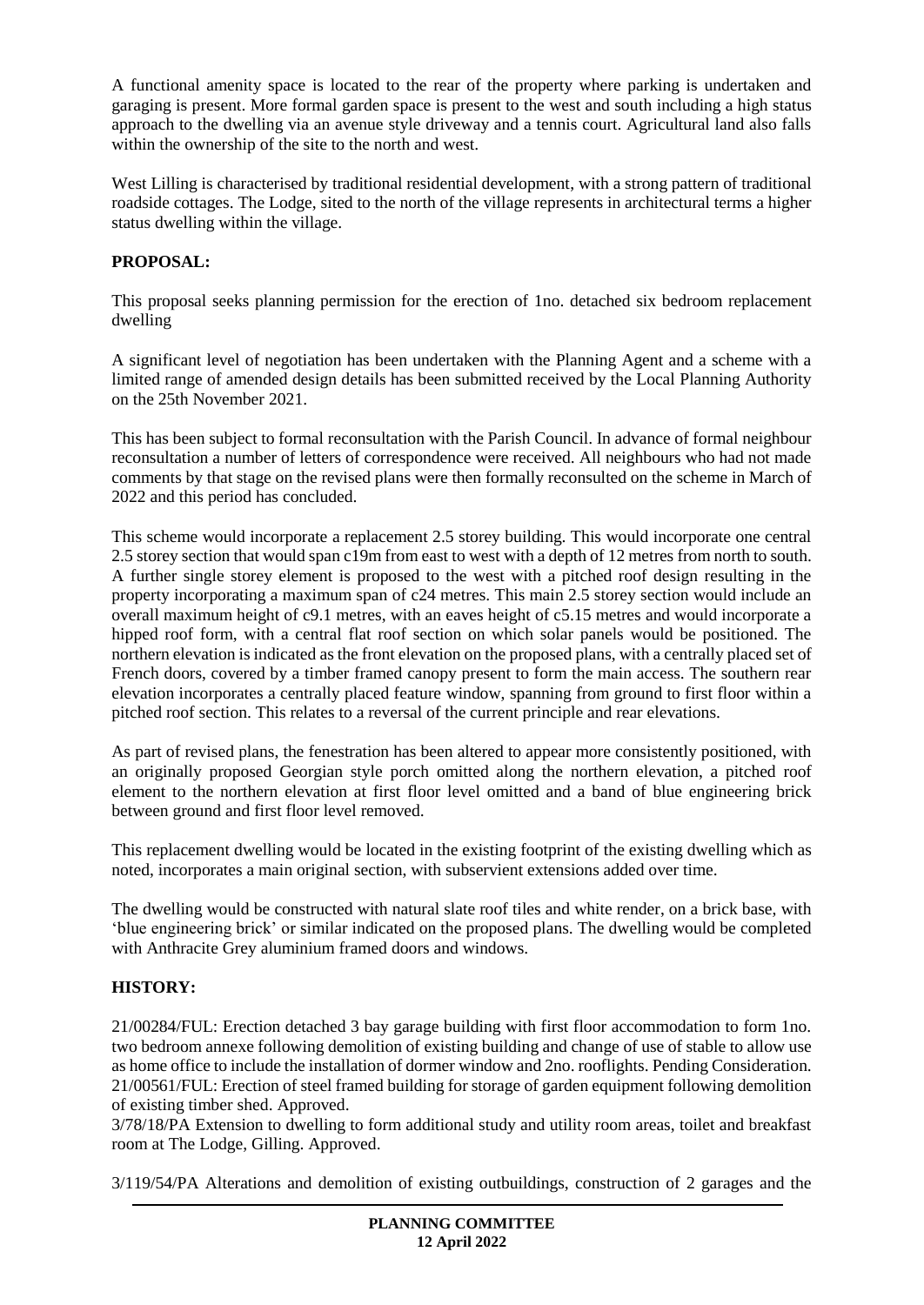erection of a brick wall at, The Lodge, Lilling, York. Approved

### **POLICIES**

The Ryedale Plan - Local Plan Strategy (2013) Local Plan Strategy - Policy SP16 Design Local Plan Strategy - Policy SP20 Generic Development Management Issues Local Plan Strategy - Policy SP21 Occupancy Restrictions National Planning Policy Framework (NPPF) National Planning Practice Guidance (NPG)

#### **REPRESENTATIONS**:

The Parish Council did not respond to the original consultation request dated 30th July 2021.

The Parish Council confirmed they recommend approval of the scheme in a further consultation response dated 11th March 2022 in which they noted: "*The proposed house is to be of similar size, height and colour of the original. It will be well insulated and include modern technology such as solar panels and possibly air or ground source heating. It will be a large property set in a substantially large plot, surrounded by fields and adjacent to Goose Track Lane. The neighbours have no objection to the proposed plans. Lillings Ambo Parish Council will, therefore, support this application."*

26 Letters of support have been received in relation to the scheme between 17th February 2022 and 7th March 2022. These are available for Members to review in full on the planning file on the Public Access. These incorporate the following summarised points and each of the 26 responses relates to both this application and 21-00284-FUL.

- Support the demolition of the existing house and replacement with the proposed scheme, including new garage and home office
- House requires updating to modern standards in an economic way, was built at a time where no thought to sustainability was given. This will provide a sustainable family home.
- I have been in the home and seen the extent of the deterioration especially the damp throughout the property and in my opinion starting again is the only option….Such is the state of the property, I cannot understand how you expect a family with young children to continue to live in.
- Current extension is poorly executed and not in keeping with the main house. The interior has no redeeming features. No other family would buy that house on that plot without having the wish to write again. The mismatch between the quality of the house and the setting unusual.
- The property is not in a Conservation Area, nor listed.
- The proposal due to its form, design and scale would not change the character of the village nor look out of place, but would result in an enhancement of the immediate setting, whilst respecting the past.
- The design would be visually unobtrusive, unpretentious and appropriate to the nature of the village, as well as respectful and characteristic. It would also fit with the local architecture of Sheriff Hutton.
- Continued use of distinctive white colour commended.
- The proposal will result in more energy efficient design.
- The village has suffered from planning agreeing to other structures not in keeping for the village.
- The plans would ensure that a similar buildings of stature would continue the landmark at that very important corner of the village known as the 'Lodge, the big White House.'
- Request outside lighting is not intrusive due to dark sky location.
- Request large trees are preserved as much as possible.
- Would provide a long term home for a member of the community and local business man.
- Cannot understand the delay
- Strongly opposed to the property been replaced with contemporary, modern design….something out of keeping with the village like the unit referenced on application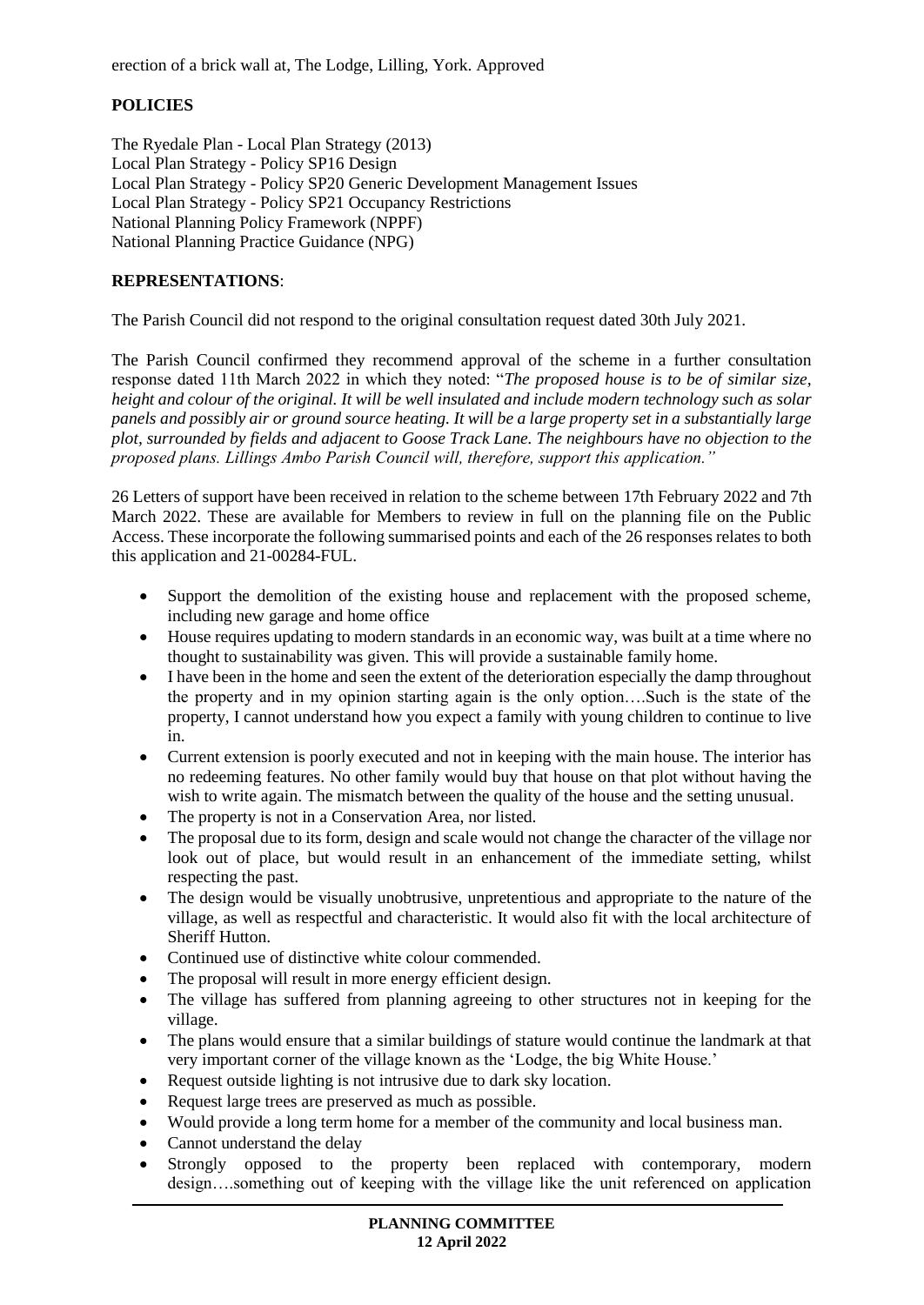20/01120/MFUL (Cornborough Road) which I understand you are pushing as an example of what you wish to see any replacement dwelling for the Lodge to take reference from... Struggle to see why the Council is advocating for ultra modern architecture…(These) plans suggest an extremely modern building that looks more like industrial units than a dwelling. Whilst it might be possible to get away with that at Cornborough - where almost all of the houses are remote and screened from the road - but in Lilling this would be a totally inappropriate eyesore and completely at odds with the rest of the village.

- (Case Officer Note: The referenced Paragraph 80 application Cornborough application was discussed with the Architect and Planning Agent as a design that was reflective of high quality contemporary architecture, responsive to its surroundings. This was not recommended as a design to be simply reproduced in this location. Alternative traditional rural vernacular design was also discussed and detailed advice was provided on this also.)
- Would not support an ultra modern property within our village of older more traditional homes as it would appear out of character.
- Mr Try canvassed me prior to submitting any proposal to planning and in the proposals he has submitted has captured everything we discussed.

### **APPRAISAL:**

The main considerations within the determination of this application are:

- i. Principle of the development
- ii. Design, Form and Character
- iii. Impact upon neighbouring amenity
- iv. Other matters, including consultation responses.
- i. Principle

The Ryedale Local Plan Strategy is the Development Plan and includes a settlements hierarchy. Policy SP1 (General Location of Development and Settlement Hierarchy) states that development in the non-service villages will be restricted to that which is necessary to support a sustainable, vibrant and healthy rural economy and communities.

Policy SP2 (Delivery and Distribution of new housing) supports the principle of replacement dwellings in the Wider Open Countryside.

The proposed replacement dwelling will involve the demolition of the existing dwelling and its replacement with a new house. The Design and Access Statement indicated that the existing dwelling "does not retain heat, it requires care and renovation and does not suit modern day family living." The Design and Access Statement also notes the property was *"Rated on a recent EPC as Grade F, the property is not holding heat. In fact, according to current usage estimates the property required over 2000 litres of oil a week…this energy usage is not sustainable and demonstrates a property in need of renovation.*" The proposed scheme would be proposed due to the poor design and energy efficiency of the existing dwelling. The Design and Access Statement continues to note *"The new house is to be well insulated, with an emphasis on energy efficiency to all elements. The proposed scheme will look to integrate a renewable energy system, which is yet to be determined."*

The current state of repair of the dwelling is acknowledged and the Case Officer has been able to appreciate this during an internal site visit.

The principle of a replacement dwelling in this location is considered to be acceptable subject to consideration of the following matters. As a replacement dwelling, if approved, this would not be subject to a Local Needs Occupancy Condition.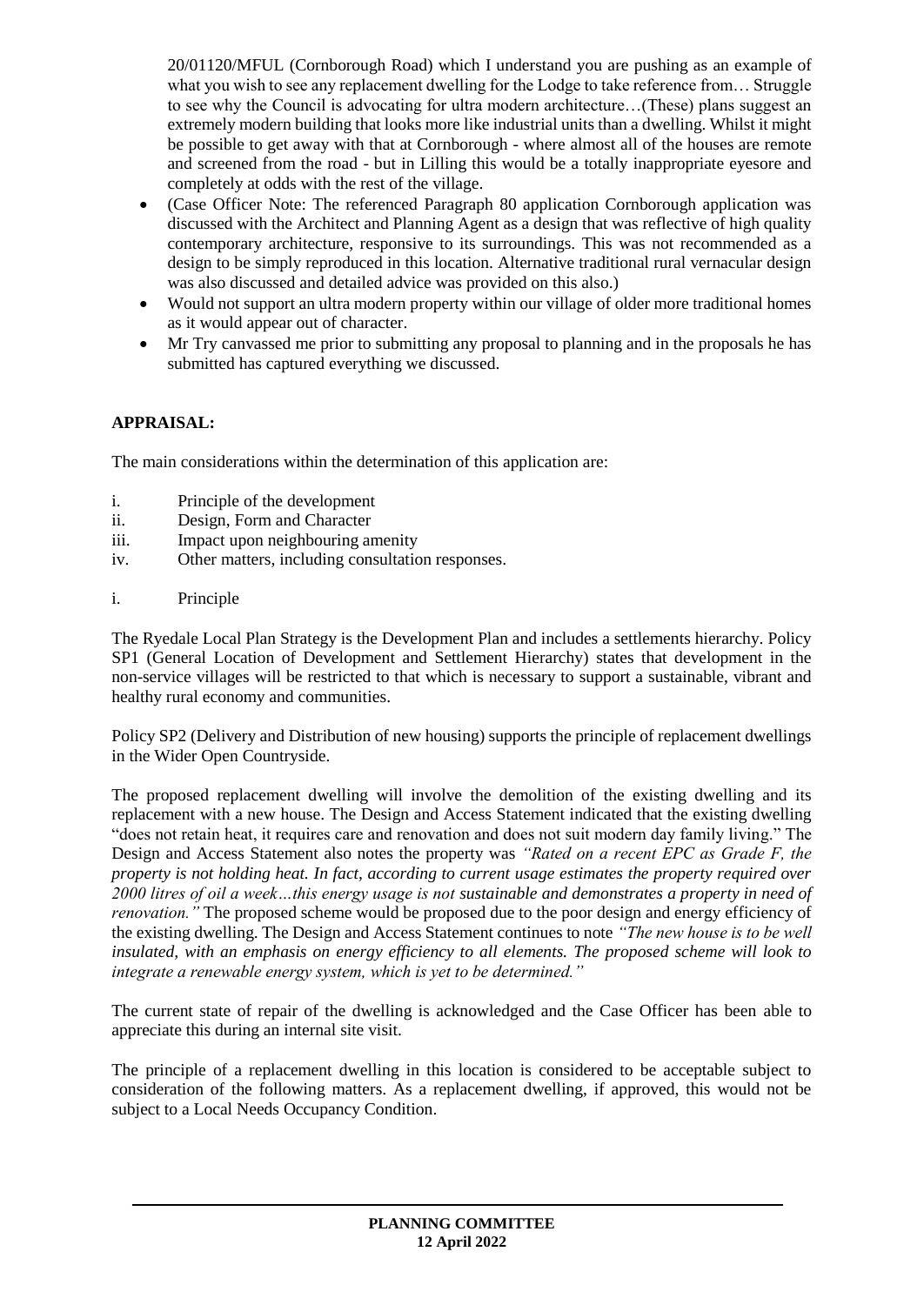### ii. Design , Form and Character

Policy SP16 (Design) of the Ryedale Plan Local Plan Strategy notes:

*Development proposals will be expected to create high quality durable places that are accessible, well integrated with their surroundings and which:* 

- *Reinforce local distinctiveness*
- *Provide a well-connected public realm which is accessible and usable by all, safe and easily navigated*
- *Protect amenity and promote well-being*

To reinforce local distinctiveness, the location, siting, form, layout, scale and detailed design of new development should respect the context provided by its surroundings including:

- *The type, texture, and colour of materials, quality and type of building techniques and elements of architectural detail*
- *Topography and landforms*
- *The grain of the settlements, influenced by street blocks, plot sizes, the orientation of buildings, boundaries, spaces between buildings and the density , size and scale of buildings.*

Policy SP20 also requires that *"New development will respect the character and context of the immediate locality and the wider landscape/townscape character in terms of physical features and the type and variety of existing uses".*

Paragraph 126 of the NPPF notes: *"The creation of high quality, beautiful and sustainable buildings and places is fundamental to what the planning and development process should achieve. Good design is a key aspect of sustainable development, creates better places in which to live and work and helps make development acceptable to communities. Being clear about design expectations, and how these will be tested, is essential for achieving this. So too is effective engagement between applicants, communities, local planning authorities and other interests throughout the process."*

Paragraph 130 of the NPPF notes. *"Planning policies and decisions should ensure that developments: a) will function well and add to the overall quality of the area, not just for the short term but over the lifetime of the development; b) are visually attractive as a result of good architecture, layout and appropriate and effective landscaping; 39 c) are sympathetic to local character and history, including the surrounding built environment and landscape setting, while not preventing or discouraging appropriate innovation or change (such as increased densities);"*

Concern was originally raised with this scheme on the 15th September 2021 when the Case Officer noted the following in an email to the Planning Agent:

*"Following detailed review, whilst we are accepting in principle of a replacement dwelling in this location, we have very strong concerns in terms of the proposed design. The original building is a highly attractive and high status building in West Lilling and if it was not unsympathetically extended, it is likely that this would have been considered a non-designated heritage asset. However following a visit inside the house with the Applicant, I do appreciate and accept the rationale behind seeking a new build.* 

*However, whilst a new build may be acceptable in principle, this must still accord with the Council's Local Plan Policies in relation to design and character, Policies SP16 and SP20 of the Ryedale Plan, Local Plan Strategy (copied below.) Following detailed review, the LPA conclude that the proposed dwelling is at odds with traditional vernacular design in Ryedale, as detailed in the Council's Rural Design Guide. This document is available to review at the following link: https://www.ryedale.gov.uk/content/uploads/2021/07/Ryedale\_Rural\_Design\_Guide\_Consultation\_Dr aft-1.pdf Nor in our view does the proposal achieve a high standard of contemporary architecture which could also potentially be supported.*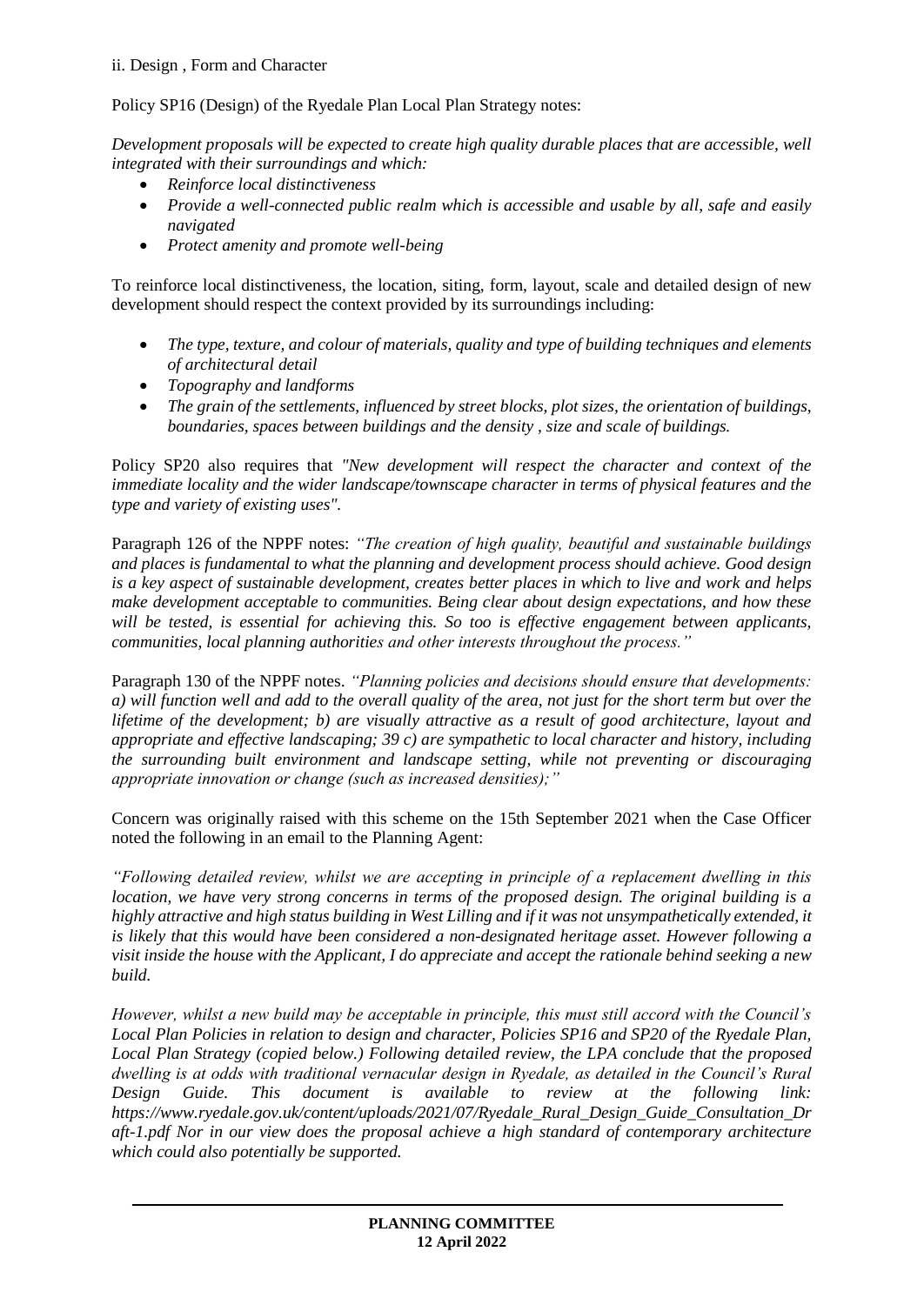*In its current form we could not support the design. The proposed form and proportions of the building, with a significant monolithic two storey element and sizeable flat apex to the hipped roof, fenestration which appears nondescript in terms of its design and disproportionate, together with certain aspects of the materials, including the significant use of blue engineering brick in our view does not 'reinforce local distinctiveness' as required by Policy SP16 of the Ryedale Plan, Local Plan Strategy. It is very much a mix of architectural styles, including nods of Georgian detailing which ultimately in our view results in a design of poor quality. There would no longer the 'sense of arrival' or clear demonstration of the principle elevation with the grand feature entrance which the current property incorporates. The site is also in a very prominent position in the village and therefore in our view, an inappropriate design would have a harmful streetscene impact.* 

*At present, in its current form, we would have no option but to refuse this application due to its discordance with Policies SP16 (Design) and SP20 (Generic Development Management Issues) of the adopted Ryedale Plan, Local Plan Strategy due to design, form and character, including the resultant impact upon the streetscene. I would urge you to reconsider a high quality traditional design in this location, that is reflective of the traditional village vernacular as I think this would be a more appropriate design response in this location."* 

Further advice was given in a further email dated 29th September 2021 and the offer made to informally review any sketches should that be of assistance to the Agent.

Revised plans were received on the 25th November 2021 which incorporated limited amendments to the overall scheme. These included:

- The porch on northern elevation no longer incorporating a Georgian style design on the dwelling which is not of an overall Georgian Style. This has been replaced with a oak framed canopy. The previous unusual window above this has regularised.
- An oak frame element to the single storey section to the southern elevation has been introduced.
- The brick course of blue engineering brick between the ground and first floor level has been omitted, this remains on the base of the property.
- The windows to the east were enlarged, providing a better solid to void ratio.

However, following careful review with colleagues including the Planning and Development Manager and the Council's Building Conservation Officer, it was considered that whilst some limited improvement were made, these did not overcome the fundamental issues with the proposed design outlined above.

It is acknowledged that the site is large, with expansive grounds and has the capacity to absorb a significantly scaled dwelling and in principle, a larger replacement dwelling is not of significant concerns to Officers. However the execution of this needs to be carefully considered and a high quality scheme secured. The proposed form and proportions of the building remained monolithic and this has created a significantly scaled, 19 metre long 2.5 storey uniform central section, which includes a hipped roof form that is forced to incorporate an awkward flat apex.

It is considered that the overall design is more reflective of an anonymous and rather bland modern building in a town location, with a monolithic form, fenestration detailing, materials (including white render and anthracite windows), roof form and feature glazing to the south akin to approach to design which are regularly found in office, apartment or motel buildings in any town/built up locations. Indeed, it is not immediately clear from the proposed aesthetic that the building is indeed a dwelling. It is not considered that the proposed design is reflective of the local distinctiveness referenced in Policy SP16 Design, nor fitting within a highly visible site within the village that presently incorporates a dwelling of a higher design status, albeit with some unsympathetic later extensions. The character of many of Ryedale's rural villages, including West Lilling, is comprised of traditional vernacular architecture. Whilst officers and members have acknowledged that high quality contemporary architecture can add to the visual interest and character of a place, the proposed design, in officers view, the proposed design neither reinforces traditional local vernacular and local distinctiveness nor does it propose a modern building of a high quality of design. In officers view, the proposed design would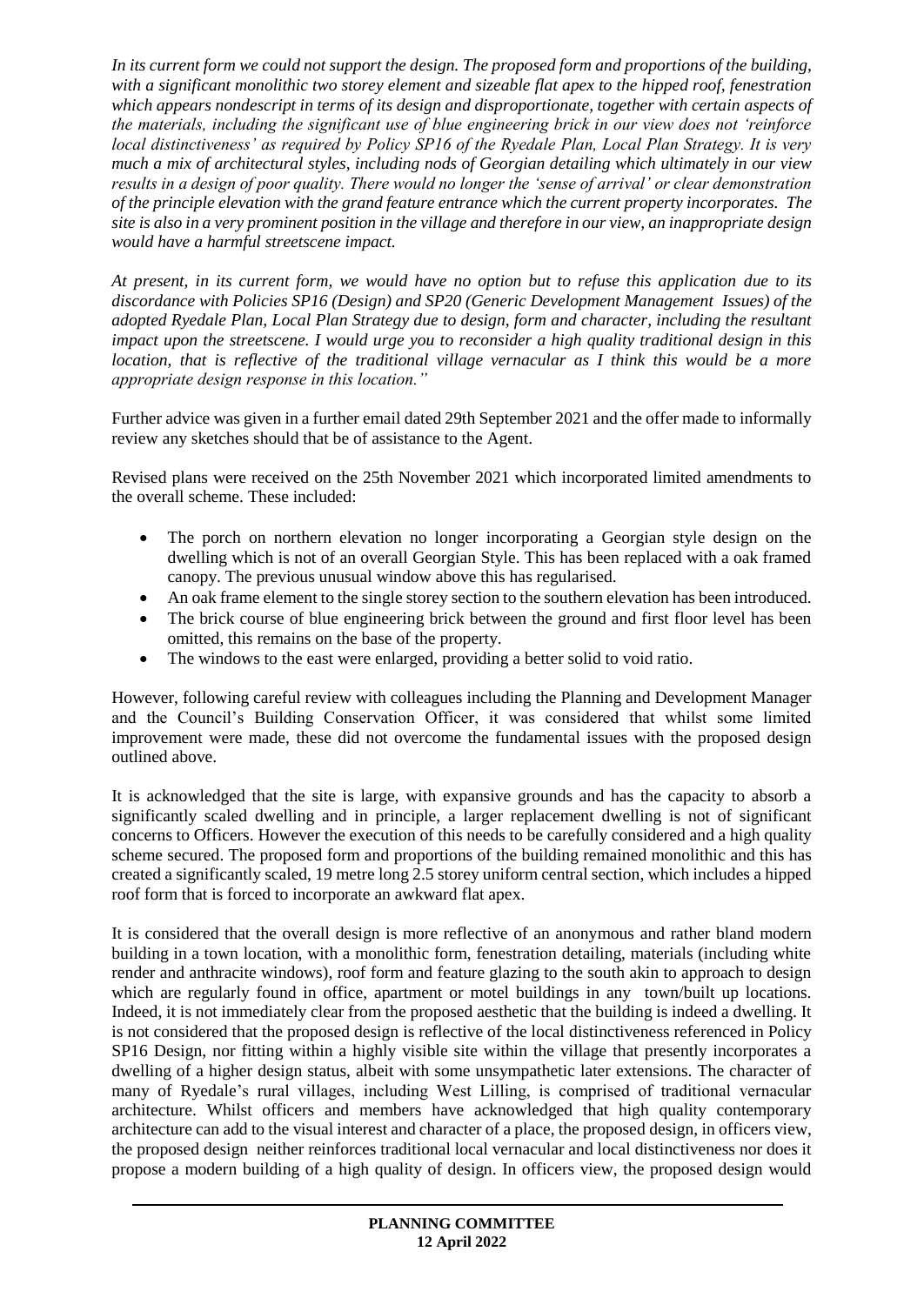detract from and undermine the built character and qualities of West Lilling in clear conflict with SP16 of the Development Plan.

Officers provided detailed advice on the two concurrent schemes and following this, a virtual meeting was undertaken on the 8th February 2022 with Ryedale District Council's Planning and Design Manager, the Case Officer, the Architect and the Planning Agent. The advice relating to the main dwelling (application 21-00915-FUL) was given and this is important context for this separate application under consideration.

The LPA had previously advised the Agent and Architect that they potentially gain Officer support for this replacement dwelling if they proceeded one of two ways. The first would be approaching this in design terms to achieve a scheme that better reflects the rural village context and the village's predominant built character with its strong local vernacular. The Case Officer had made reference to the Council's Rural Design Guide to try and assist in this matter.

The discussed alternative to this would be a very high quality contemporary design approach and it was confirmed in our view the current scheme would not accord with either of these two approaches. As detailed in the Case Officer notes, this was not a recommendation to 'copy' another design recently approved at Cornborough Road, as this would be highly unlikely to receive Officer support in this very different edge of village context. For clarity, this advice related to seeking a high quality contemporary style that could fit the site specific context of The Lodge, should the Applicant not wish to purse a high quality traditionally styled building.

The LPA Officers then during this meeting noted that whichever way the Applicant chose to proceed, the garage/annex building should take its design cues from that approach. Discussions around attached designs occurred, including stepped down outrigger style elements.

Following this meeting, the Agent and Architect sought input on an alternative Georgian/Victorian Style scheme for the replacement dwelling. This was positively received by the LPA following further input from the Council's Building Conservation Officer.

The Case Officer responded on the 17th February 2022 to note the following on this alternative scheme *"I think this indicated design would present a positive potential way forward in terms of design and in principle, subject to final plans, scale, positioning and detailing, we could be broadly supportive of a scheme with this form. It presents a higher status building, which would be commensurate with the plot and it would incorporate Georgian and Victorian style elements, appearing to present a building that has evolved over time, with the benefits of a classic design.* 

*However, in terms of render, which could be acceptable in principle, I think we would encourage you to move away from a stark white render in this location and opt for a more muted, tonal colour. We can provide advice on this at a later point. Imperatively, as we discussed in the meeting, the detailing will be of critical importance, particularly windows and other openings. Careful consideration will also need to be given to an appropriately designed annex/garage building to accord with this alternative design approach."*

On Friday 11th March the Planning Agent representing the Applicant confirmed that they wished this to proceed to Planning Committee with the current plans.

Consequently, it remains our view that a high quality scheme for the replacement dwelling has not been submitted. Therefore, whilst the principle of a replacement dwelling in this location can be supported, the present scheme is not considered to meet with the design requirements of Policies SP16 or SP20 of the Ryedale Plan, Local Plan Strategy, nor the expectations of national policy which requires the planning system to create high quality, beautiful and sustainable buildings.

It is therefore considered as outlined above that this proposed development is inappropriate in terms of design. The building is not visually attractive as a result of good architecture, the proposed design is concluded to be unacceptable in terms of overall cumulative massing, design, positioning and detailing. It is not considered that this scheme is sympathetic to local character or that it reinforces local